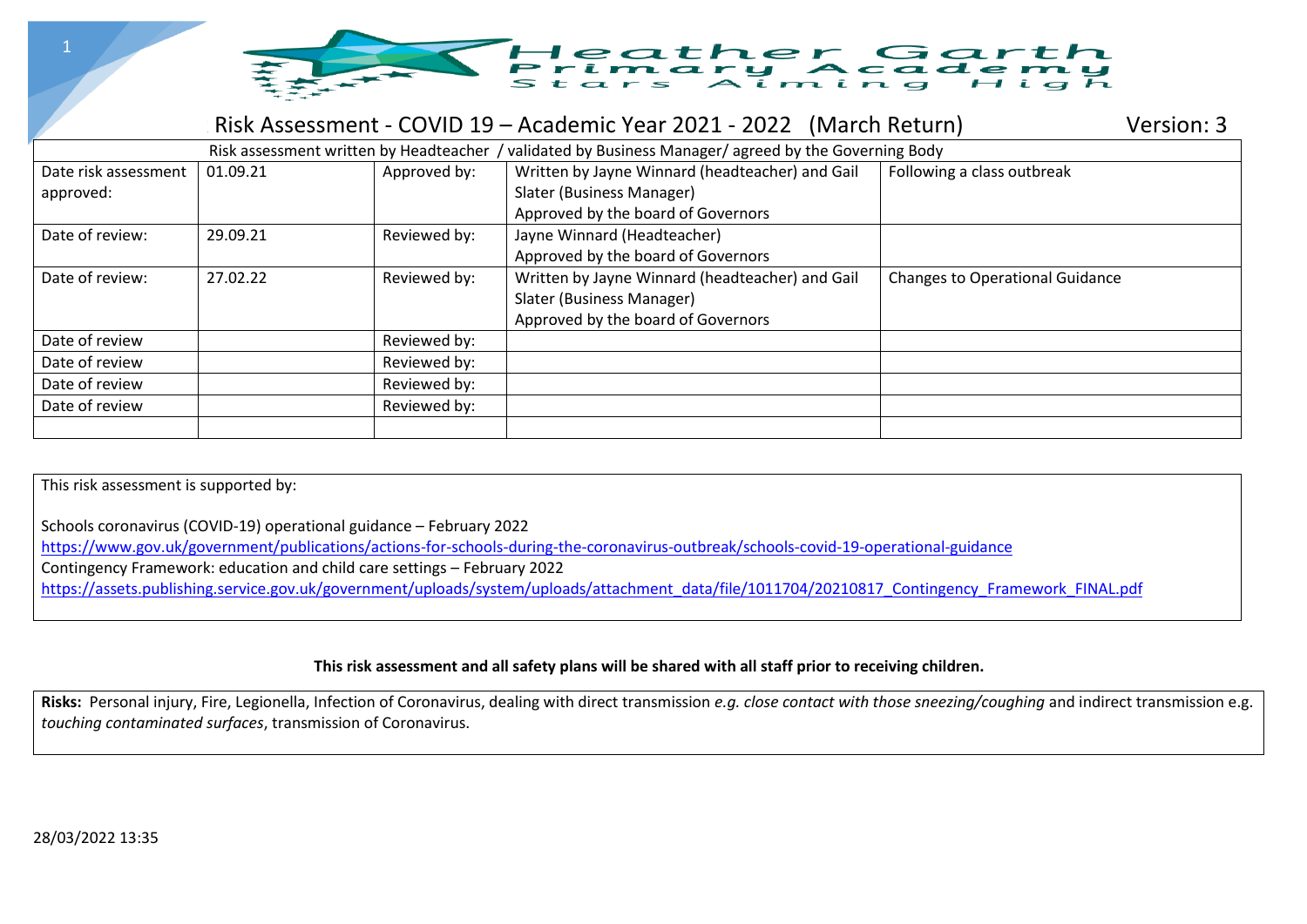

## Risk Assessment - COVID 19 – Academic Year 2021 - 2022 (March Return) Version: 3

| <b>Hazards</b>                            | <b>Risks</b>                          | Key actions / control measures                                                                                                                                                                                                                                                                                                                                                                                                                                                                                                                                                                                                                                                                                                                                                                                                                                                                                                                                                                                                                                                                                                                                                                                                                                                                                                        | Responsibility                                                                                                                                                                                                                                                                                                                                                      | <b>Notes</b>                                                                                                                                                                                                                                                                                                                                                                                                                                                       |
|-------------------------------------------|---------------------------------------|---------------------------------------------------------------------------------------------------------------------------------------------------------------------------------------------------------------------------------------------------------------------------------------------------------------------------------------------------------------------------------------------------------------------------------------------------------------------------------------------------------------------------------------------------------------------------------------------------------------------------------------------------------------------------------------------------------------------------------------------------------------------------------------------------------------------------------------------------------------------------------------------------------------------------------------------------------------------------------------------------------------------------------------------------------------------------------------------------------------------------------------------------------------------------------------------------------------------------------------------------------------------------------------------------------------------------------------|---------------------------------------------------------------------------------------------------------------------------------------------------------------------------------------------------------------------------------------------------------------------------------------------------------------------------------------------------------------------|--------------------------------------------------------------------------------------------------------------------------------------------------------------------------------------------------------------------------------------------------------------------------------------------------------------------------------------------------------------------------------------------------------------------------------------------------------------------|
| <b>Attendance</b>                         | Children<br>falling further<br>behind | 1. All children to are expected to be in school unless they have<br>Coronavirus<br>2. Holidays in school time will not be authorised                                                                                                                                                                                                                                                                                                                                                                                                                                                                                                                                                                                                                                                                                                                                                                                                                                                                                                                                                                                                                                                                                                                                                                                                  | Attendance<br>1.<br>officer/parents/<br>EWO                                                                                                                                                                                                                                                                                                                         | Education is not optional. All pupils receive a high-quality<br>education that promotes their development and equips<br>them with the knowledge and cultural capital they need to<br>succeed in life.                                                                                                                                                                                                                                                              |
| <b>Health and</b><br>Safety $-$<br>school | <b>Transmission</b><br>of Coronavirus | 1. Increased cleaning regime.<br>2. Extra cleaning will take place throughout the school day and<br>focus will be on tables, door handles, toilets (places that are<br>touched regularly)<br>3. Children to be constantly reminded about good personal<br>hygiene (hand washing, putting things in their mouths,<br>touching their face etc) and respiratory hygiene (catch it, bin<br>it, kill it). Keeping their distance and not to touch others.<br>4. Handwashing will still be a priority on arrival, after playtime,<br>lunchtime, using the toilet, before leaving school and any<br>other time that staff feel it is required.<br>5. Hand sanitiser to be available around school when there is no<br>opportunity to wash their hands with soap and water<br>6. Numbers of children using the toilets/sinks will be limited at<br>any one time<br>7. Windows will be open in classrooms to improve ventilation<br>and internal doors will be open to reduce contact.<br>8. Any child feeling unwell will be quarantined straight away and<br>parents will be contacted<br>9. Children will revert back to bubbles<br>10. Classes may be stopped from using communal areas e.g. IT<br>suite / Library<br>11. Whole school gathering may be stopped and held on TEAM<br>12. Classes will be separated at lunchtime / playtimes | Premises manager<br>1.<br>Cleaning team /<br>class teams<br>Cleaning team<br>2.<br>Class team<br>3.<br>Class teams<br>4.<br>5.<br>Class teams<br>Class teams<br>6.<br>7.<br>Class teams<br>Class teams<br>8.<br>/admin<br>9. SLT / Class teams<br>10. SLT / Class teams<br>11. SLT / Class teams<br>12. SLT / Class teams<br>13. Premises Manager<br>14. EYFS staff | natural ventilation - opening windows (in cooler weather<br>windows should be opened just enough to provide constant<br>background ventilation and opened more fully during breaks<br>to purge the air in the space). Opening high level windows in<br>colder weather in preference to low level to reduce<br>draughts<br>increase the ventilation while spaces are unoccupied (for<br>example, between classes, during break and lunch, when a<br>room is unused) |
|                                           |                                       | 13. The corridor will be marked to ensure a one-way system can<br>be followed                                                                                                                                                                                                                                                                                                                                                                                                                                                                                                                                                                                                                                                                                                                                                                                                                                                                                                                                                                                                                                                                                                                                                                                                                                                         |                                                                                                                                                                                                                                                                                                                                                                     |                                                                                                                                                                                                                                                                                                                                                                                                                                                                    |

2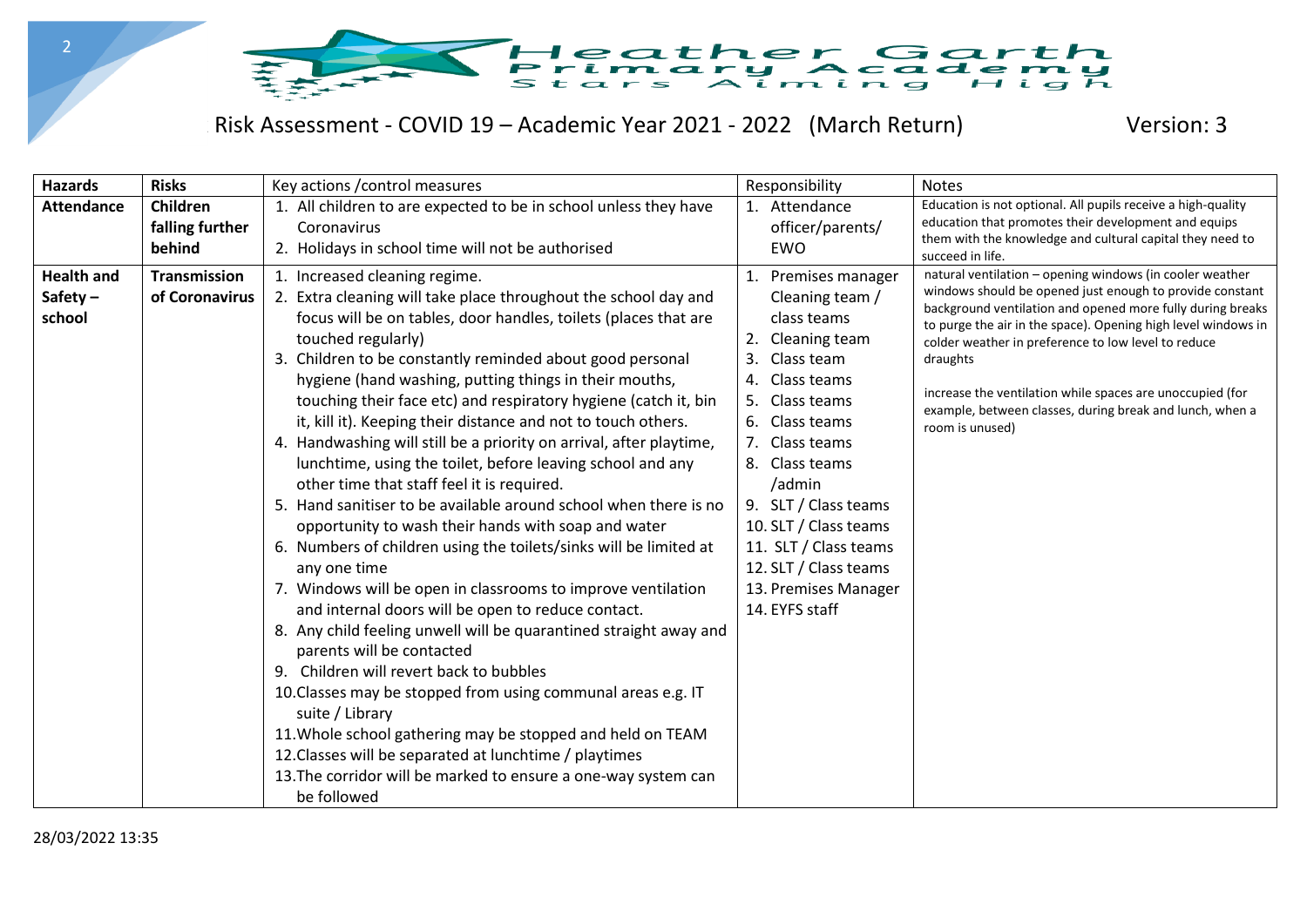

|                                     |                                       | Risk Assessment - COVID 19 – Academic Year 2021 - 2022 (March Return)                                                                                                                                                                                                                                                                                                                                                                                                       |                                                                                                                                                              | Version: 3                                                                                                                                                                 |
|-------------------------------------|---------------------------------------|-----------------------------------------------------------------------------------------------------------------------------------------------------------------------------------------------------------------------------------------------------------------------------------------------------------------------------------------------------------------------------------------------------------------------------------------------------------------------------|--------------------------------------------------------------------------------------------------------------------------------------------------------------|----------------------------------------------------------------------------------------------------------------------------------------------------------------------------|
|                                     |                                       | 14. The EYFS unit will be split into 2 areas and children will be<br>kept apart as much as possible, if the outbreak is in the EYFS<br>or numbers throughout school rise.                                                                                                                                                                                                                                                                                                   |                                                                                                                                                              |                                                                                                                                                                            |
| <b>Health and</b><br>Safety - Staff | <b>Transmission</b><br>of Coronavirus | 1. Staff in different bubbles will maintain 2-meter distancing<br>from each other<br>2. Face masks will be worn in communal areas or when<br>delivering small or 1 to 1 face to face group work<br>Teachers can take books home, if required, but are<br>3.<br>encouraged to complete marking in school<br>4. Staff will remain in one bubble where possible however,<br>where this is not possible staff will maintain their<br>distance between other staff and children. | 1. All staff<br>2. All staff<br>3. Teachers<br>4. All staff                                                                                                  |                                                                                                                                                                            |
| School day                          | <b>Transmission</b><br>of Coronavirus | Things brought from home will be limited to essential<br>1.<br>items, to reduce risks<br>Parents may be asked to wear a mask while on school<br>2.<br>premises to reduce risk of infection and will not be<br>allowed into the school building.<br>Drop off and collection may be revert back to a one way<br>3.<br>system and times may be extended to reduce social<br>gatherings.                                                                                        | 1. Parents/carers<br>/class teams<br>2. Parents/carers<br>3. Parent / carers                                                                                 |                                                                                                                                                                            |
|                                     |                                       | 1. Shared resources will be sanitised after every lesson or left to<br>quarantine e.g. maths resources.<br>2. Reading books to be sent home but they will be left in<br>quarantine on return before putting back on the shelf for<br>other children.<br>3. Teachers can take books from the library to support learning<br>but no class visits<br>4. The computer suite will only be available once a day and<br>cleaned every day                                          | 1. Class teams<br>2. Class teams<br>Class teams<br>4. Class teams /<br>cleaning team<br>5. Class teams / sports<br>coach<br>6. Class teams / sports<br>coach | . The curriculum remains broad and ambitious. All pupils<br>continue to be taught a wide range of subjects, maintaining<br>their choices for further study and employment. |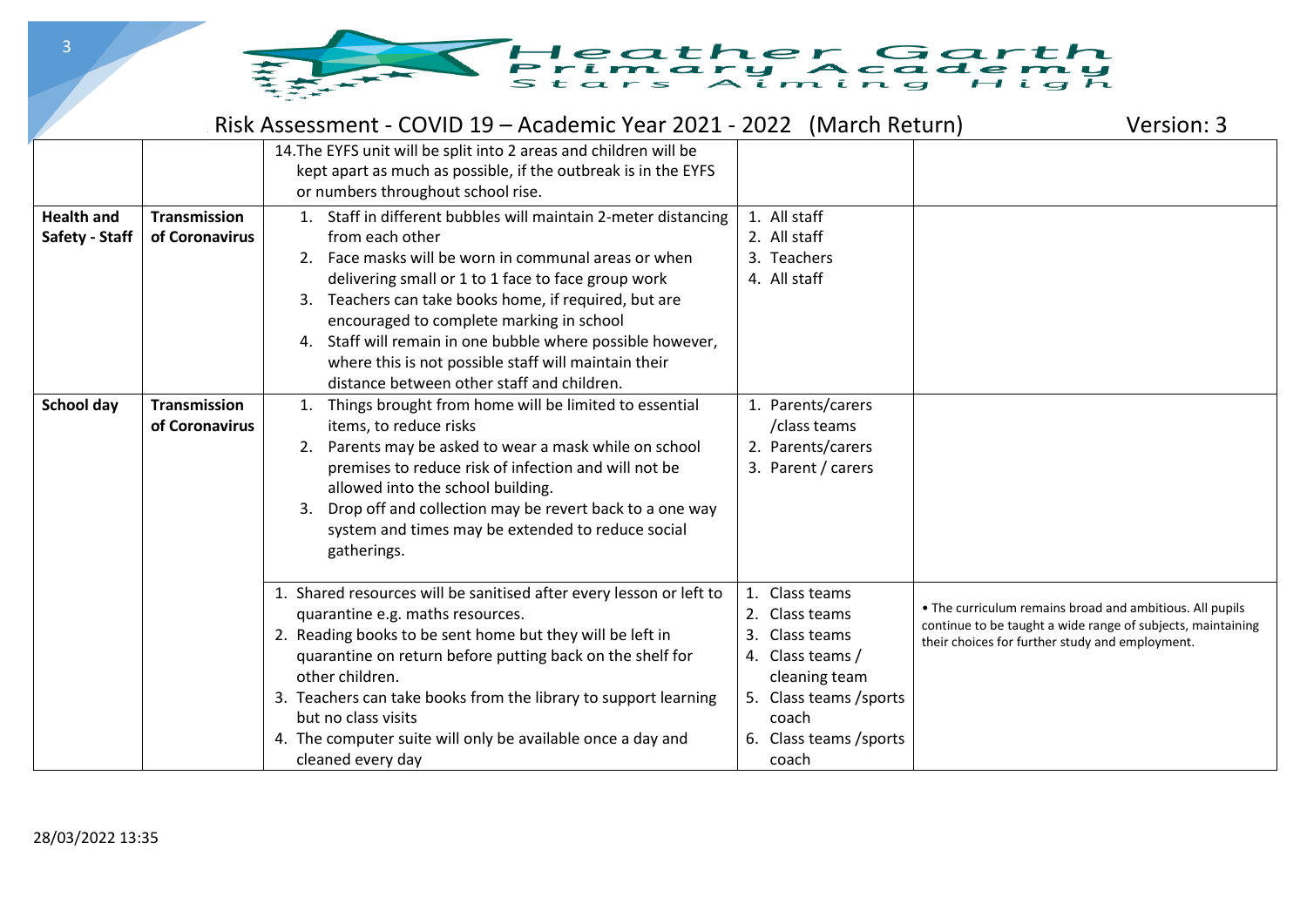## Heather Garth<br>Primary Academy

|                               | Risk Assessment - COVID 19 – Academic Year 2021 - 2022 (March Return)                                                                                                                                                                                                                                                                                                                                                                                                                                                                                                                                                                                                                                                                                                           |                                                                                                           | Version: 3                                                                                                                                                                                                                                                             |
|-------------------------------|---------------------------------------------------------------------------------------------------------------------------------------------------------------------------------------------------------------------------------------------------------------------------------------------------------------------------------------------------------------------------------------------------------------------------------------------------------------------------------------------------------------------------------------------------------------------------------------------------------------------------------------------------------------------------------------------------------------------------------------------------------------------------------|-----------------------------------------------------------------------------------------------------------|------------------------------------------------------------------------------------------------------------------------------------------------------------------------------------------------------------------------------------------------------------------------|
|                               | 5. Sport will be non-contact sport and outside where possible.<br>Skills and techniques linked to team sports can be taught but<br>social distancing has to be taken into consideration. Any<br>equipment used will be sanitised and stored safety.<br>6. If sport is played in the hall, adaptations to the delivery of the<br>curriculum will be made e.g. the delivery of dance, gymnastics<br>etc. The doors will be open for ventilation.<br>7. Music-Singing, in small groups, will take place outdoors<br>where possible or in the hall with the doors open for<br>ventilation<br>8. Musical instruments that can be cleaned / quarantined can be<br>used except woodwind instruments e.g. recorders.<br>9. Work will be provided for children who are absent with COVID | 7. Class teams /<br>music subject lead<br>8. Class teams /<br>music subject lead<br>9. Class teams        |                                                                                                                                                                                                                                                                        |
| <b>Educational</b><br>visits  | but are well enough to complete work.<br>1. Educational and residential visits, to public places, may be<br>cancelled                                                                                                                                                                                                                                                                                                                                                                                                                                                                                                                                                                                                                                                           | 1. ALL staff /<br>educational lead<br>co-ordinator                                                        |                                                                                                                                                                                                                                                                        |
| <b>Performances</b>           | 1. Schools should not host indoor performances with an<br>audience.<br>2. Parent sessions may be cancelled<br>3. Wider parental events may be cancelled such as coffee<br>sessions, picnics etc                                                                                                                                                                                                                                                                                                                                                                                                                                                                                                                                                                                 | Head teacher / Parent<br><b>Engagement Officer</b><br>/Admin                                              | Where schools are unable to put on live performances to<br>parents, they may wish to consider alternatives such as<br>outdoor performances, live streaming and recording<br>performances, subject to the usual safeguarding<br>considerations and parental permission. |
| <b>Lunch time</b>             | 1. The school kitchen will be providing a full service<br>2. Lunch will be staggered, to reduce numbers in the hall and<br>eaten at allocated tables and if the infection is contained<br>within one class then that class will use the dining hall when<br>everyone else has left.<br>3. SMSAs will be allocated to key groups to reduce contact.<br>4. Staff will have staggered lunch /break times to reduce<br>number of staff in one place.                                                                                                                                                                                                                                                                                                                                | 1. Kitchen team<br>2. SLT / dinner<br>supervisors<br>3. SLT / dinner<br>supervisors<br>4. SLT / ALL staff |                                                                                                                                                                                                                                                                        |
| <b>Deployment</b><br>of staff | 1. School may need to alter the way in which they deploy their<br>staff, and use existing staff more flexibly.                                                                                                                                                                                                                                                                                                                                                                                                                                                                                                                                                                                                                                                                  | 1. Headteacher / SLT<br>2. SLT                                                                            |                                                                                                                                                                                                                                                                        |

 $\Delta$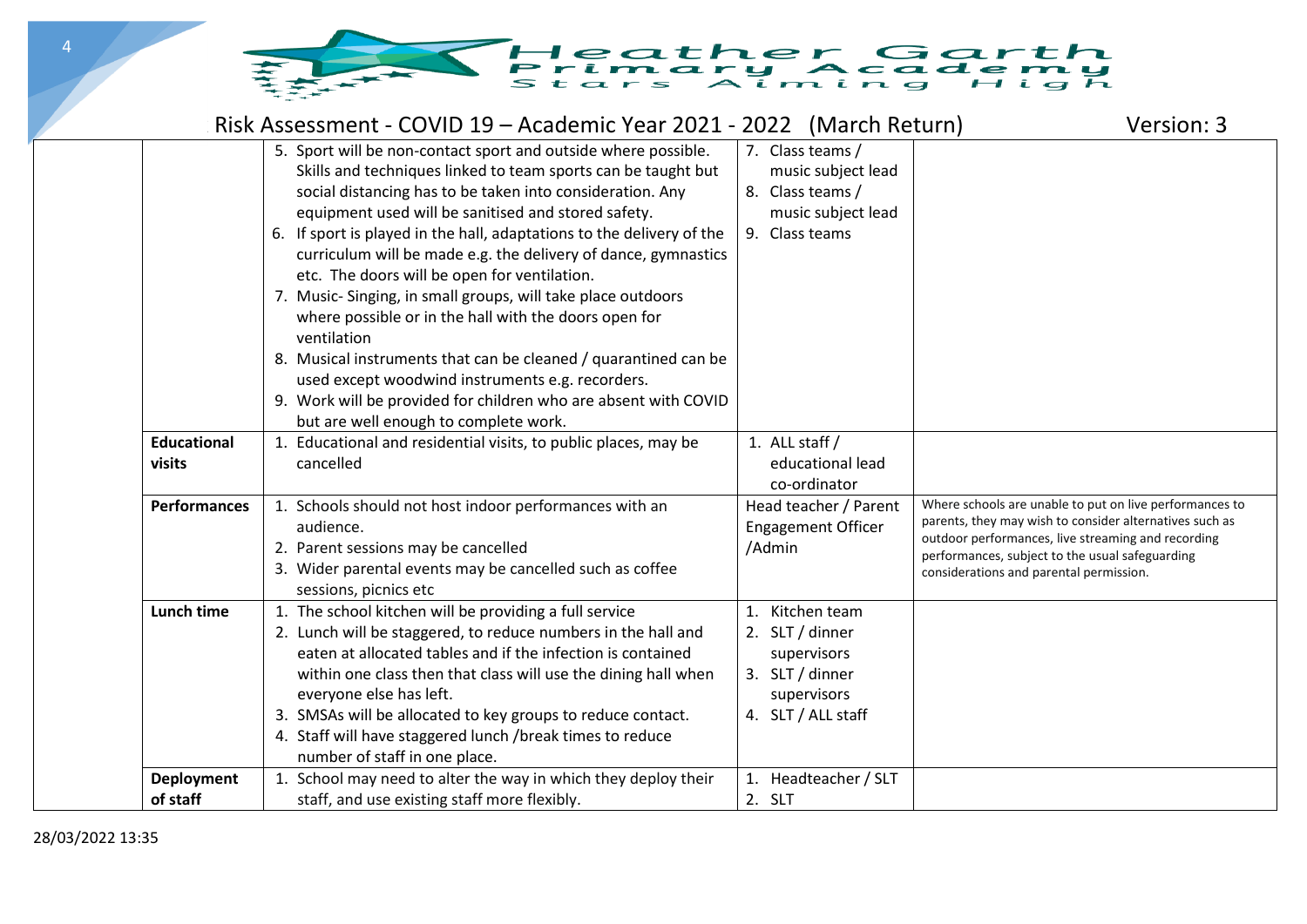

|                     | Risk Assessment - COVID 19 – Academic Year 2021 - 2022 (March Return) |                         | Version: 3 |
|---------------------|-----------------------------------------------------------------------|-------------------------|------------|
|                     | 2. Teaching assistants may also be deployed to lead groups or         |                         |            |
|                     | cover lessons, under the direction and supervision of a               |                         |            |
|                     | qualified, or nominated, teacher.                                     |                         |            |
| <b>School Dog</b>   | 1. Star will not be used for interventions unless she can be          | 1. SLT / Intervention   |            |
|                     | allocated to a bubble                                                 | lead                    |            |
| <b>Contact with</b> | 1. ALL contractors and visitors will be asked to sign in and out of   | 1. Premises             |            |
| outside             | school.                                                               | manager/admin/          |            |
| agencies            | 2. ALL contractors and visitors will be asked for their COVID-19      | contractors             |            |
|                     | risk assessment.                                                      | Premises<br>2.          |            |
|                     | 3. Visitors e.g. contractors will be asked to visit school out of     | manager/admin/          |            |
|                     | hours where possible.                                                 | contractors             |            |
|                     | 4. Where possible, meetings will be held in the family                | 3. Premises             |            |
|                     | engagement building with outside agencies/ parents.                   | manager/admin/          |            |
|                     | 5. Specialist provision e.g. therapists for SEND will be given        | contractors             |            |
|                     | access as required                                                    | 4. All staff / SENDCO   |            |
|                     | 6. Peripatetic teachers should ensure that they minimise contact      | / Family                |            |
|                     | and maintain their distance whilst in school.                         | Engagement              |            |
|                     | 7. Supply teachers that are allocated to one bubble may be used       | Officer                 |            |
|                     | to limit contact, if necessary                                        | 5. SENDCO / Admin       |            |
|                     |                                                                       | 6. Peripatetic teacher  |            |
|                     |                                                                       | / Admin                 |            |
|                     |                                                                       | 7. Supply Teachers /    |            |
|                     |                                                                       | <b>SLT</b>              |            |
| Wrap around         | 1. Breakfast club offer will be available. Although this will be a    | 1. SLT<br>/ Admin /     |            |
| care                | limited offer at this time both in numbers and times                  | Breakfast club staff    |            |
|                     | 2. FS, KS1 and KS2 may be split into 2 rooms then into bubbles        | 2. Breakfast club staff |            |
|                     | within the rooms. Bubbles FS1 and FS2, Year 1 and Year 2,             | 3. Admin / Breakfast    |            |
|                     | Year 3 and Year 4, Year 5 and Year 6                                  | Club staff              |            |
|                     | 3. No more than 15 children per room                                  | 4. Admin                |            |
|                     | 4. Staff will be allocated to bubbles                                 | 5. Cleaning team        |            |
|                     | 5. Equipment will be cleaned regularly                                | breakfast club staff    |            |

5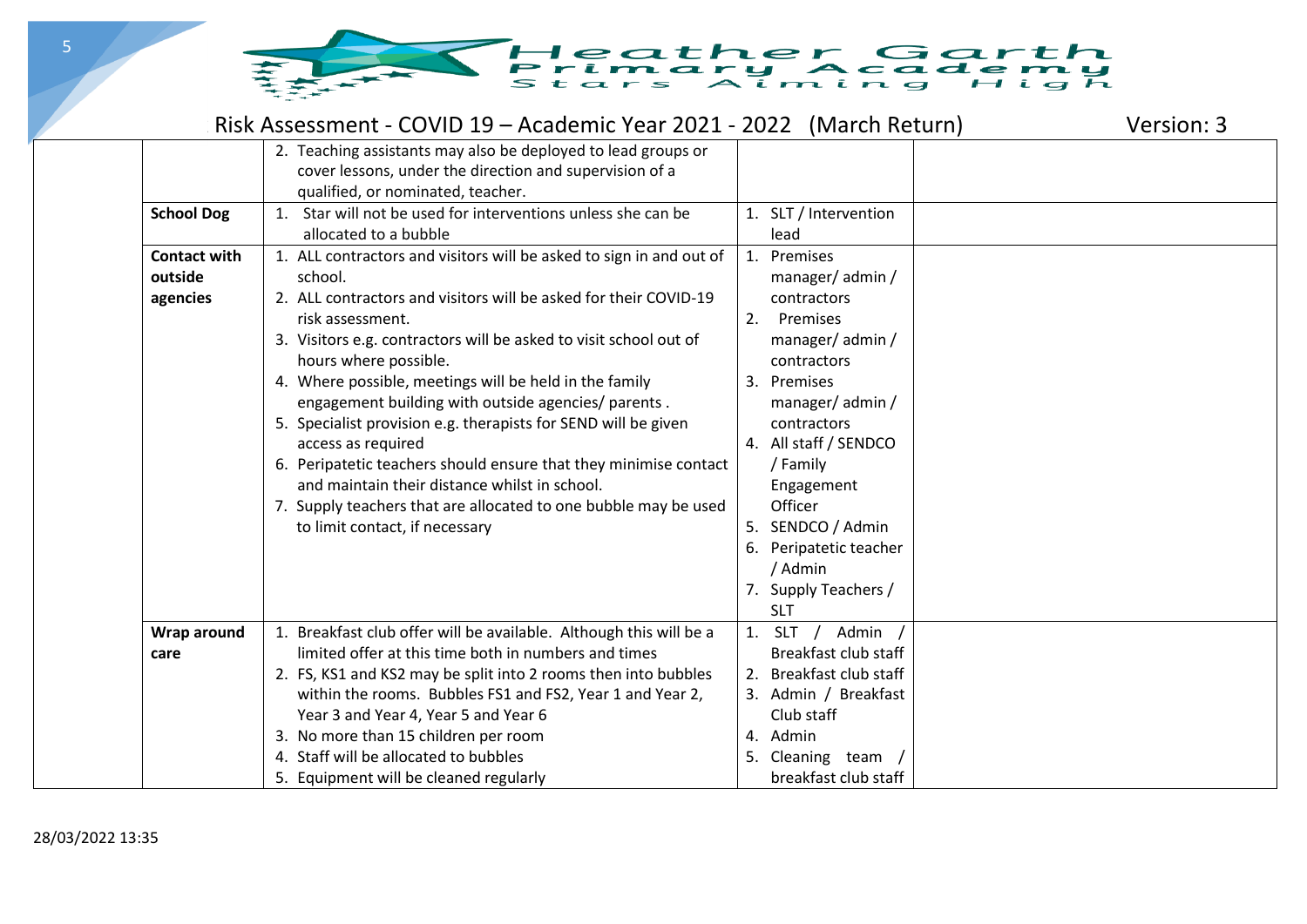

|                                      | Risk Assessment - COVID 19 – Academic Year 2021 - 2022 (March Return)                                                                                                                                                                                                                                               |                                                                                                                                  | Version: 3                              |
|--------------------------------------|---------------------------------------------------------------------------------------------------------------------------------------------------------------------------------------------------------------------------------------------------------------------------------------------------------------------|----------------------------------------------------------------------------------------------------------------------------------|-----------------------------------------|
|                                      | 6. Toilets in shared area to be cleaned after use and allocated to<br>bubbles<br>7. School may need to alter the way in which they deploy their<br>staff and pupils groupings due to staff self-isolating. If<br>bubbles have to share a room the 2 meter rule and sharing<br>equipment will be taken into account. | 6. Cleaning team /<br>breakfast club staff<br>7. SLT                                                                             |                                         |
| Extra-<br><b>Curricular</b><br>clubs | 1. These clubs may need to be postponed / adapted following<br>guidance.<br>Numbers will be limited to a maximum of 20<br>2.<br>3. Children will be kept in class 'bubbles' and this risk<br>assessment will be followed                                                                                            | 1. Admin / Wellbeing<br>Lead / Sports<br>Coach<br>2. Admin / Wellbeing<br>Lead<br>3. Admin / Wellbeing<br>Lead / Sports<br>Coach |                                         |
| <b>Safeguarding</b>                  | Safeguarding will be met in line with the safeguarding policy<br>1.<br>2. Where pupils off with COVID are within our definition of<br>vulnerable, regular contact will be made with the family<br>Contact with social workers / family support workers will be<br>maintained if pupils are isolating                | 1. ALL staff<br>2. Safeguarding and<br>wellbeing team<br>3. Safeguarding and<br>wellbeing team                                   |                                         |
| Outbreak/<br>Local<br>lockdown       | Manage an outbreak following the Local Health Protection<br>Team's advice<br>2. Children will be prioritised for attending school in line with<br>the Government guidance<br>Parents will be informed of an outbreak                                                                                                | 1. Headteacher<br>2. Headteacher<br>3. Headteacher /<br>Admin                                                                    |                                         |
| Remote<br>learning                   | 1. Work will be provided for children who have been advised by<br>clinic or public health to isolate<br>2. Children can access home learning though Seesaw or paper<br>copies - if they have no IT equipment and this cannot be<br>provided by school.                                                              | 1. Class team<br>2. Class team                                                                                                   | See Remote Learning Policy for details. |